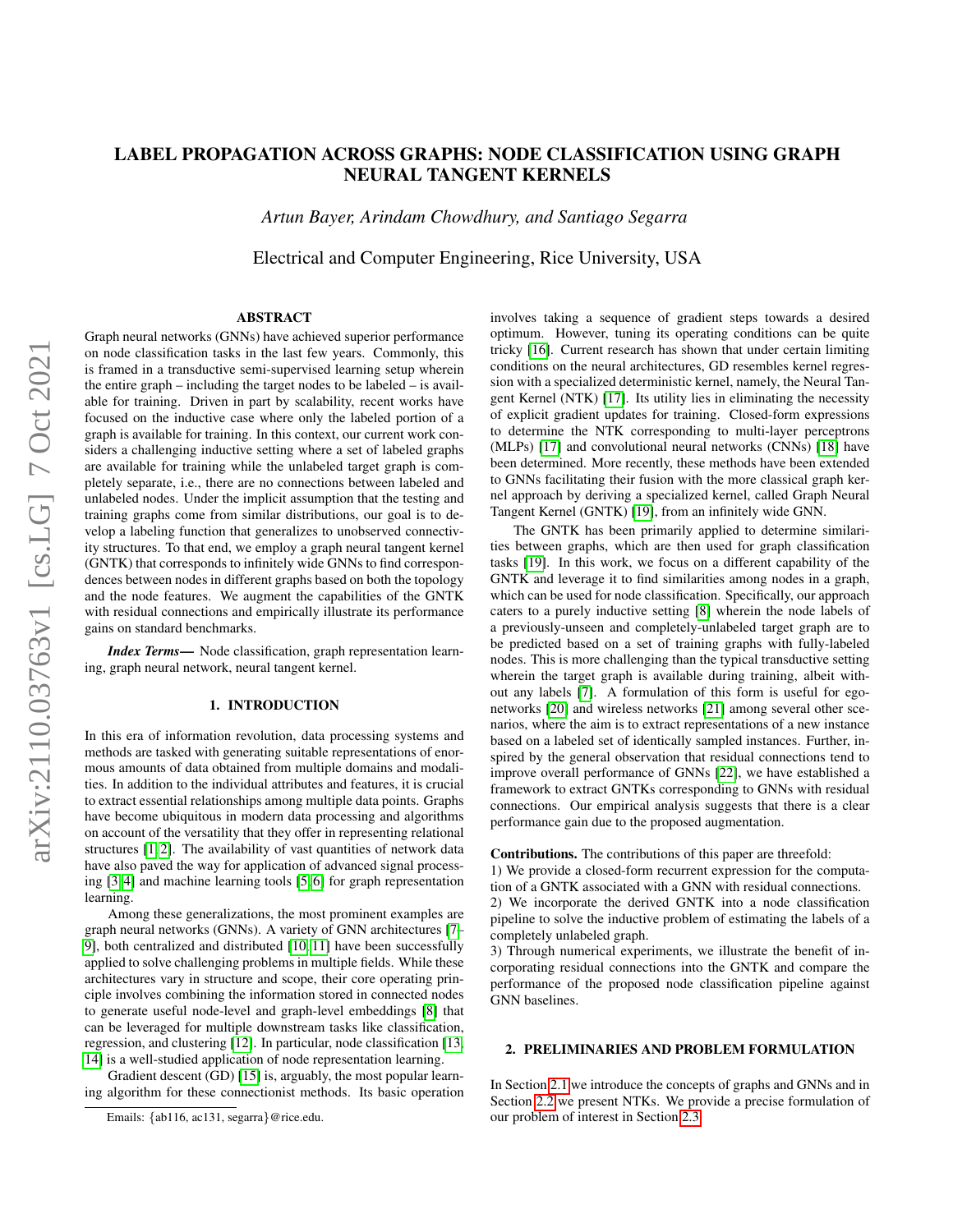#### <span id="page-1-0"></span>2.1. Graphs and graph neural networks

Let  $G = (V, E)$  be an undirected and unweighted graph where V is the set of nodes with cardinality  $|V| = n$ , and E is the set of edges such that the unordered pair  $(i, j) \in E$  only if there exists an edge between nodes  $i$  and  $j$ . We adopt the convention where the neighborhood  $N(u)$  of a node  $u \in V$  includes itself and all the nodes connected to it, i.e.,  $N(u) = \{u\} \cup \{v \in V | (u, v) \in E\}$ . Moreover, we consider the case where nodes in V have associated features and labels. Node features  $\mathbf{x}_u \in \mathbb{R}^d$  represent node descriptors that can encode information that goes beyond the graph structure. Also, every node u may be associated with a label or class  $y_u \in \mathcal{C}$ , where  $\mathcal C$  is a discrete set of labels. We denote a (featured)<sup>[1](#page-1-3)</sup> labeled graph as the tuple  $(G, \mathbf{X}, \mathbf{y})$ , where the rows of  $\mathbf{X} \in \mathbb{R}^{n \times d}$  correspond to the features of every node and  $y \in \mathcal{C}^n$  collects the node labels. Analogously, a tuple  $(G, X)$  represents an unlabeled graph.

GNNs are a general class of neural architectures that leverage the underlying connectivity structure of a graph to learn suitable node-level and graph-level representations for various downstream tasks [\[5\]](#page-4-4). A generic GNN architecture  $\Phi_G : \mathbb{R}^{n \times d} \to \mathbb{R}^{n \times o}$  is a learnable parametric transformation of the feature space of a graph G through a sequence of layers. We denote the output of a GNN as  $\Phi_G(X;W)$ , where W contains the parameters of the network. Each layer of a GNN is composed of two basic operations: *neighborhood aggregation* followed by *feature transformation*. While a multitude of architectures [\[7](#page-4-6)[–9,](#page-4-7) [23\]](#page-4-22) has been proposed, each offering distinct structures to one or more of these operations, the core principles for an arbitrary node  $u$  at any layer  $l$  of an  $L$ -layered GNN can be formalized as

$$
\mathbf{z}_{u}^{(l+1)} = \sigma \left( \frac{1}{\sqrt{d_l}} c_u \mathbf{W}^{(l)} \sum_{v \in N(u)} \mathbf{z}_v^{(l)} \right), \tag{1}
$$

where  $\mathbf{z}_{u}^{(0)} = \mathbf{x}_{u}, \mathbf{W}^{(l)} \in \mathbb{R}^{d_{l+1} \times d_{l}}$  contains trainable weights such that  $\mathbf{W} = \{ \mathbf{W}^{(0)}, \dots, \mathbf{W}^{(L-1)} \}$ , and  $c_u$  is a normalizing factor for neighborhood density. We adopt the common choice of  $c_u$  =  $1/|N(u)|$ . Through these layered operations, the final output  $\mathbf{z}_u^{(L)} \in$  $\mathbb{R}^{\circ}$  fuses the local neighborhood information with the attributes of a given node  $u$  to generate rich node-level representations.

#### <span id="page-1-1"></span>2.2. Neural tangent kernels

Consider a general neural network  $f(\mathbf{x}; \omega)$  where x is the input and  $\omega$  is a vector of weights, which have been trained by minimizing a squared loss. We can then approximate the learned function through a first-order Taylor expansion on the weights as

<span id="page-1-4"></span>
$$
f(\mathbf{x};\boldsymbol{\omega}) \approx f(\mathbf{x};\boldsymbol{\omega}_0) + \nabla_{\boldsymbol{\omega}} f(\mathbf{x};\boldsymbol{\omega}_0)^\top (\boldsymbol{\omega} - \boldsymbol{\omega}_0),
$$
 (2)

where  $\omega_0$  denotes the weights at initialization. In general, the approximation in [\(2\)](#page-1-4) would be extremely crude since the learned weights  $\omega$  would differ significantly from  $\omega_0$ . However, it has been observed in practice and theoretically shown that for severely *overparametrized* neural networks, the parameters  $\omega$  only barely change during training [\[17\]](#page-4-16). In such a setting, the approximation in [\(2\)](#page-1-4) is quite accurate and the neural network is close to a linear function of the weights  $\omega$ . Hence, minimizing a squared loss reduces to just solving a linear regression. Notice, however, that the approximation in [\(2\)](#page-1-4) is still non-linear in the input x. In fact, it is linear on a very specific feature transformation given by  $\eta(\mathbf{x}) = \nabla_{\boldsymbol{\omega}} f(\mathbf{x}; \boldsymbol{\omega}_0)$ . This feature transformation naturally induces a kernel on the input, which

is termed the NTK [\[17\]](#page-4-16). To be more precise, the NTK entry between two inputs  $\mathbf{x}_i$  and  $\mathbf{x}_j$  is given by  $\nabla_{\boldsymbol{\omega}} f(\mathbf{x}_i; \boldsymbol{\omega}_0)^\top \nabla_{\boldsymbol{\omega}} \dot{f}(\mathbf{x}_j; \boldsymbol{\omega}_0)$ . Reformulating a neural architecture as an NTK generates closedform expressions to compute its output without performing explicit gradient updates on its parameters. More recently, this idea was extended to GNNs to study their performance in the over-parametrized (infinite-width) limit [\[19,](#page-4-18) [24,](#page-4-23) [25\]](#page-4-24).

#### <span id="page-1-2"></span>2.3. Problem formulation

Our goal is to learn from a set of fully-labeled graphs in order to estimate the labels of a different completely unlabeled graph. Formally, we state our problem as follows.

<span id="page-1-5"></span>**Problem 1** *Given a set of m labeled graphs*  $\{(G_i, \mathbf{X}_i, \mathbf{y}_i)\}_{i=1}^m$ , *provide an estimate*  $\hat{y}_0$  *of the labels of a given (unlabeled) graph*  $(G_0, X_0)$ .

The above problem is of practical relevance when the labeled and unlabeled graphs are expected to share some common traits. For example, we can have a series of social networks with features associated with each person (such as age, nationality, or salary) along with a label of interest such as whether they bought a given product or not. Then, our unlabeled social network  $(G_0, \mathbf{X}_0)$  can represent a new untapped market and our goal is to estimate the individuals that might be interested in the product. As another example, consider the case where the labeled graphs represent brain networks from several individuals and the labels indicate whether the brain regions were significantly involved in performing a given task. Then, given a new individual, we want to predict which brain regions will become particularly active when the task is performed.

<span id="page-1-7"></span>Both mentioned examples highlight the inductive nature of the problem at hand. Unlike the (more common) problem of semisupervised learning where we are given a partially labeled graph and we want to propagate those labels to the rest of the graph, in Problem [1](#page-1-5) we have no connections between labeled and unlabeled nodes. Instead, our task is to extract a fundamental way to relate the structure and features of a graph with its labels, and then apply these learned relations on a new graph  $(G_0, \mathbf{X}_0)$  that is unavailable during training.

At a high level, we tackle Problem [1](#page-1-5) by defining a *similarity measure between nodes that potentially belong to different graphs*. Having access to this similarity, we can rely on a kernel-based method to train a node classifier. Then, given a new (unlabeled) graph, we can compute the similarities between its nodes and those in our training set, and apply the trained classifier to estimate its labels. For the essential step of defining the aforementioned similarity, we rely on infinitely-wide GNNs with residual connections, as explained in Section [3.](#page-1-6)

# <span id="page-1-6"></span>3. NODE CLASSIFICATION USING GRAPH NEURAL TANGENT KERNELS

One could define a similarity measure between nodes based entirely on their features by, e.g., applying a decreasing function to any metric in the feature space. In this way, two nodes that have feature vectors lying close to each other in feature space will have a high similarity value. An immediate drawback of this approach is that it completely ignores the topological information of the graphs. Alternatively, we could also define an entirely topological notion of similarity by, e.g., comparing the centrality values of the nodes. In

<span id="page-1-3"></span><sup>&</sup>lt;sup>1</sup>By default, all considered graphs will have features.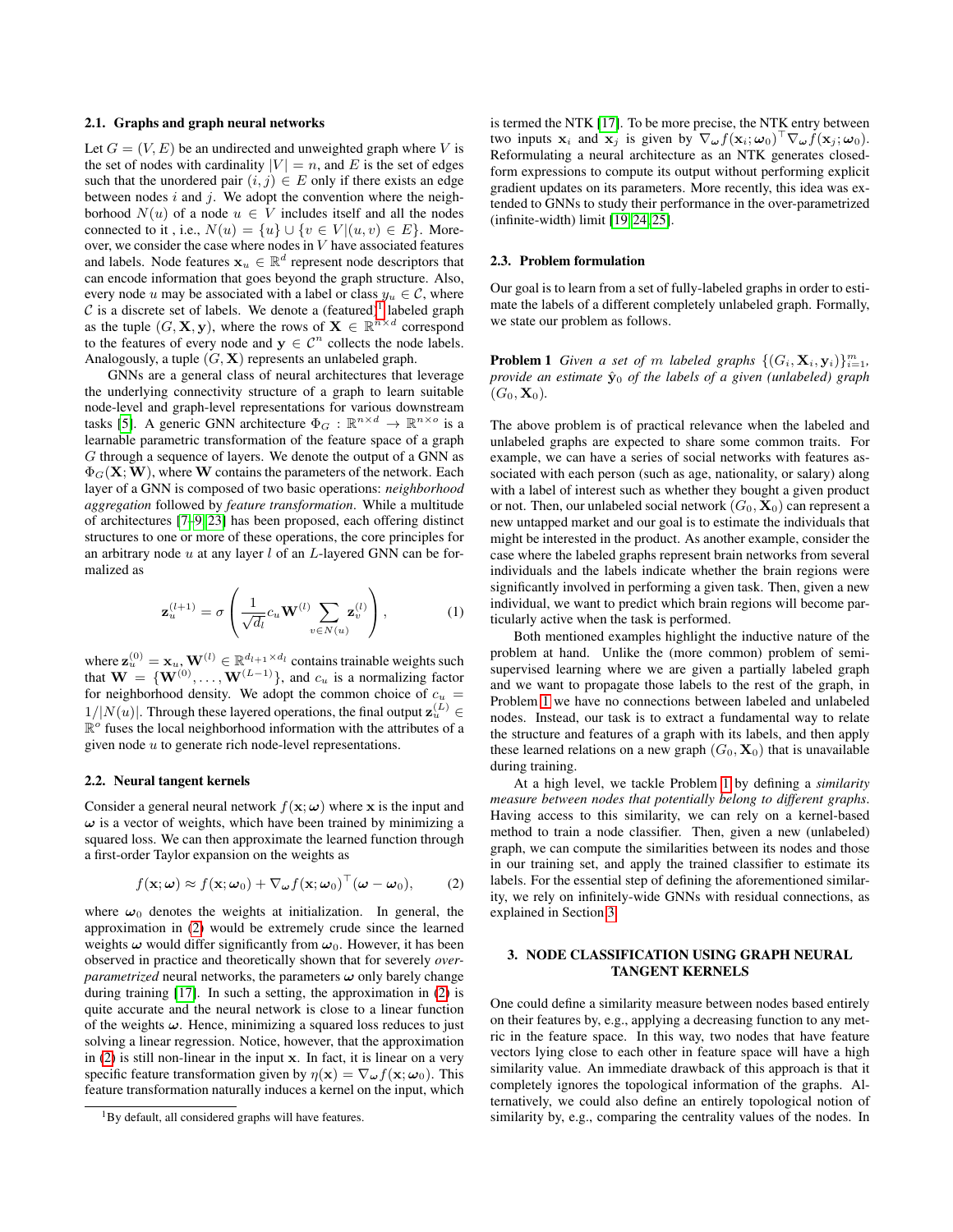

Fig. 1. Scheme of our proposed pipeline. Following Proposition [1](#page-2-0) we compute the GNTK with residual connections K between all the nodes in the training set. We use K along with the given labels to train a kernel SVM classifier. Given a new unlabeled graph  $(G_0, X_0)$  we first compute the GNTK entries between the nodes in the new graph and those in all the training graphs to obtain  $K_0$ . Finally, we rely on our kernel SVM classifier to estimate the labels  $\hat{y}_0$ .

this way, two central nodes, even if belonging to different graphs, will be deemed similar to each other.

With the objective of finding a good solution to Problem [1,](#page-1-5) we rely on GNTKs to define a similarity (kernel) between nodes that combines both sources of information (features and topology).

### 3.1. GNTKs with residual connections

The incorporation of residual or skip connections [\[26\]](#page-4-25) in neural architectures is a general method for creating additional routes for forward propagation of hidden features and backward propagation of gradients. The main advantages of this technique include reduction in model complexity by conferring the model the flexibility needed to skip unnecessary layers and allowance for improved gradient flow to lower layers [\[27\]](#page-4-26). In addition to other classes of connectionist architectures, residual connections have also been shown to significantly improve convergence behavior of GNNs through implicit acceleration [\[22\]](#page-4-21). In this context, it is of interest to establish the expression of the GNTK that corresponds to an infinitely-wide GNN *with residual connections*.

To be more precise, in a generic GNN architecture with 1-skip connections, we replace the layer update in [\(1\)](#page-1-7) with

$$
\mathbf{z}_{u}^{(l+1)} = \sigma \left( \frac{1}{\sqrt{d_l}} c_u \mathbf{W}_1^{(l)} \sum_{v \in N(u)} \mathbf{z}_v^{(l)} + \frac{1}{\sqrt{d_l}} \mathbf{W}_2^{(l)} \mathbf{z}_u^{(l)} \right), \quad (3)
$$

where we have now added a second term representing the residual connection with its own set of learnable parameters  $\mathbf{W}_2^{(l)} \in$  $\mathbb{R}^{d_{l+1} \times d_l}$ .

As explained in Section [2.2,](#page-1-1) our goal is to extract the kernel induced by a GNN's severely over-parametrized layers with the form in [\(3\)](#page-2-1). In essence, given any two graphs  $G = (V, E)$  and  $G' =$  $(V', E')$  with n and n' nodes, respectively, we seek to recover a similarity matrix  $\Theta \in \mathbb{R}^{n \times n'}$  such that  $[\Theta]_{uu'}$  captures the similarity between nodes  $u \in V$  and  $u' \in V'$ . Following the now-established procedure for the computation of NTKs [\[17,](#page-4-16)[18\]](#page-4-17), we provide a recurrent formula for the computation of  $\Theta$ , where we propagate the similarities through the  $L$  layers of our infinitely-wide GNN. We denote by  $\Theta^{(l)}$  the similarity matrix after *l* layers of our GNN and define  $\dot{\mathbf{\Theta}} = \sum_{l=1}^{L} \mathbf{\Theta}^{(l)}$ . This modality where the similarities are aggregated across layers is sometimes referred to as the jumping knowl-edge variant [\[19\]](#page-4-18). Alternatively, one can define  $\Theta = \Theta^{(L)}$ . However, due to its better empirical performance, we adopt the jumping knowledge modality. Moreover, the computation of  $\Theta^{(l)}$  relies on another series of matrices  $\Sigma^{(l)}$  that are also recursively updated. In their entries  $\left[\mathbf{\Sigma}^{(l)}\right]_{uu}$ , these matrices encode the covariance between Gaussian processes  $\Psi_l(u)$  and  $\Psi_l(u')$ , which are instrumental <span id="page-2-4"></span>for the derivation of the GNTK and arise when considering the infinitely wide setting, i.e.,  $d_1, \ldots, d_{L-1} \rightarrow \infty$ . Having introduced this notation, the following result holds.

<span id="page-2-0"></span>**Proposition 1** *Given two graphs G and G'*, *the GNTK*  $\Theta$  =  $\sum_{l=1}^{L} \Theta^{(l)}$  of the residual GNN with layers as described in [\(3\)](#page-2-1) *is given (elementwise) by the following recursive procedure*

<span id="page-2-3"></span>
$$
\begin{aligned} \left[\mathbf{\Theta}^{(l+1)}\right]_{uu'} &= \left[\mathbf{\Sigma}^{(l+1)}\right]_{uu'} + \left[\mathbf{\Theta}^{(l)}\right]_{uu'} \overline{\Psi}_l(u, u'; \dot{\sigma}) \\ &+ c_u c_{u'} \sum_{v \in N(u)} \sum_{v' \in N(u')} \left(\left[\mathbf{\Theta}^{(l)}\right]_{vv'} \overline{\Psi}_l(v, v'; \dot{\sigma})\right), \quad (4) \end{aligned}
$$

*where*

$$
\overline{\Psi}_l(u, u'; \dot{\sigma}) = \mathbb{E}_{\Psi_l \sim \mathcal{N}(0, \Sigma^{(l)})} \left[ \dot{\sigma}(\Psi_l(u)) \dot{\sigma}(\Psi_l(u')) \right],\tag{5}
$$

$$
\left[\mathbf{\Theta}^{(1)}\right]_{uu'} = \left[\mathbf{\Sigma}^{(1)}\right]_{uu'},\tag{6}
$$

<span id="page-2-2"></span>
$$
\left[\mathbf{\Sigma}^{(1)}\right]_{uu'} = \frac{1}{d}\mathbf{x}_u^{\top}\mathbf{x}_{u'} + \frac{1}{d}c_u c_{u'} \sum_{\substack{v \in N(u) \\ v' \in N(u')}} \mathbf{x}_v^{\top}\mathbf{x}_{v'}, \tag{7}
$$

$$
\left[\mathbf{\Sigma}^{(l+1)}\right]_{uu'} = \overline{\Psi}_l(u, u'; \sigma) + c_u c_{u'} \sum_{\substack{v \in N(u) \\ v' \in N(u')}} \overline{\Psi}_l(v, v'; \sigma), \quad (8)
$$

#### <span id="page-2-1"></span>*and* σ˙ *denotes the derivative of* σ*.*

Proof: The above result can be proven by induction similar to the proof derived in [\[17,](#page-4-16) Prop. 1] for multi-layer perceptrons (MLPs). Essentially, we can consider the propagation rule in [\(3\)](#page-2-1) as a combination of an MLP given by  $\mathbf{W}_2^{(l)}$  and the aggregation term corresponding to a standard GNN. The key difference between our approach and that of [\[19\]](#page-4-18) is that by considering the residual layer as an MLP, the expression for the covariance  $\left[\Sigma^{(l+1)}\right]_{uu'}$  in [\[19\]](#page-4-18) is modified as in [\(8\)](#page-2-2). Once that relation has been established, we can follow analogous steps to the derivation of  $[\Theta^{(l+1)}]_{uu'}$  in [\[17\]](#page-4-16) to obtain the  $\blacksquare$ expression in Proposition [1.](#page-2-0)

The key component of the above result is its treatment of the residual connection as an MLP that is added to to the aggregation structure of a GNN. This allows us to establish an explicit formula to capture the layer-wise evolution of the residual GNTK. A nodelevel similarity structure of this form allows us to learn suitable node representations based on corresponding node features of multiple graphs.

# 3.2. Label propagation across graphs

Having established a relevant similarity measure between nodes that potentially reside on different graphs (cf. Proposition [1\)](#page-2-0), we now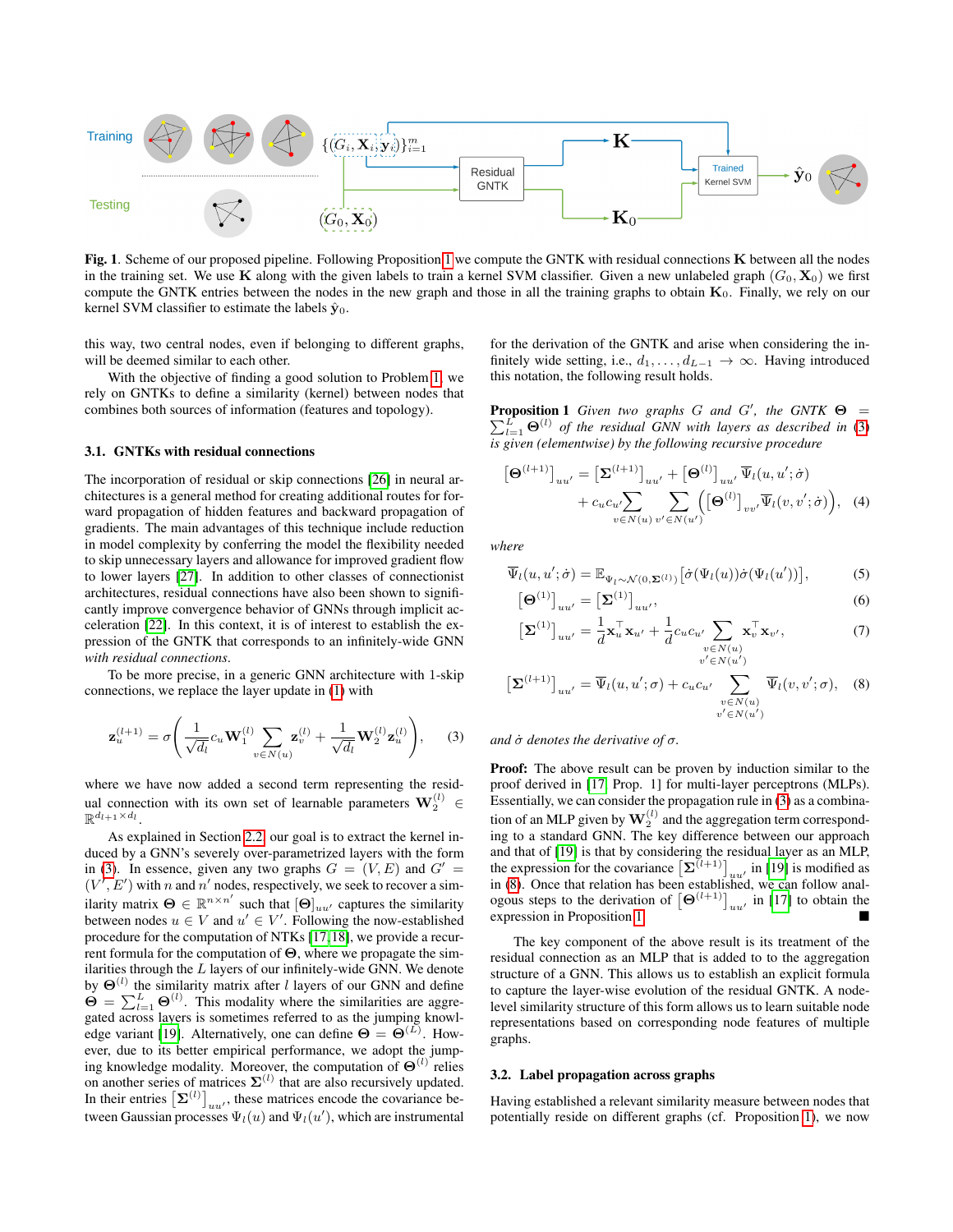<span id="page-3-1"></span>

<span id="page-3-2"></span>Fig. 2. Node classification on citation networks. (a-c) Performance comparison in terms of test accuracy of GCN, FastGCN, vanilla GNTK, and Residual-GNTK on three benchmarked datasets: (a) Citeseer, (b) Cora, and (c) Pubmed. (d) Test accuracy of Residual-GNTK on Pubmed as a function of the number of randomly selected training graphs.

detail our node classification method by subsequently going over its training and testing phases.

**Training.** Given our training graphs  $\{(G_i, \mathbf{X}_i, \mathbf{y}_i)\}_{i=1}^m$  we compute the residual GNTK matrices  $\Theta(G_i, G_j)$  following [\(4\)](#page-2-3)-[\(8\)](#page-2-2) for every pair of graphs, where we now explicitly state in the GNTK notation which graphs are involved in its computation. We can then collect these  $\Theta(G_i, G_j)$  into a kernel matrix  $\mathbf{K} \in \mathbb{R}^{\sum_{i=1}^{m} n_i \times \sum_{i=1}^{m} n_i}$ , given as follows

$$
\mathbf{K} = \begin{bmatrix} \mathbf{\Theta}(G_1, G_1) & \cdots & \mathbf{\Theta}(G_1, G_m) \\ \vdots & \ddots & \vdots \\ \mathbf{\Theta}(G_m, G_1) & \cdots & \mathbf{\Theta}(G_m, G_m) \end{bmatrix} .
$$
 (9)

Notice that  $K$  stores a similarity measure between every pair of nodes in our training set. Leveraging the fact that we have labels  ${y_i}_{i=1}^m$  for all these nodes, we can train any kernel-based classifier on these data such as a kernel SVM or a kernel logistic regression [\[28\]](#page-4-27). Due to their widespread adoption, we select kernel SVMs in our implementation. We do not provide a detailed description of how kernel SVMs work since this is not the focus of the paper. However, we direct the interested reader to [\[29\]](#page-4-28). The described training procedure is depicted in Fig. [1](#page-2-4) using blue arrows.

**Testing.** When presented with the new unlabeled graph  $(G_0, \mathbf{X}_0)$ , we can compute the GNTK similarities between every node in  $G_0$ and all the nodes in our training dataset and store them in  $\mathbf{K}_0 \in$  $\mathbb{R}^{n_0\times\sum_{i=1}^m n_i}$  as

$$
\mathbf{K}_0 = \begin{bmatrix} \mathbf{\Theta}(G_0, G_1) & \cdots & \mathbf{\Theta}(G_0, G_m) \end{bmatrix} . \tag{10}
$$

Due to the nature of kernel methods [\[30\]](#page-4-29), the information in  $\mathbf{K}_0$ is enough to obtain label estimates  $\hat{y}_0$  from our previously trained kernel SVM. This testing pipeline is represented using green arrows in Fig. [1](#page-2-4) and we can see its implementation in the next section.

## 4. NUMERICAL EXPERIMENTS

We empirically demonstrate the performance of our GNTK with residual connections (Residual-GNTK) for node classification on citation networks. For our experiments, we consider a purely inductive setting – test graph is completely isolated from the training graph. A description of the datasets is provided next, followed by a comparison of our model performance with that of GCN [\[7\]](#page-4-6) and Fast-GCN [\[9\]](#page-4-7), in terms of classification accuracy. Finally we discuss the effect of partitioning a large training graph into multiple sub-graphs of amenable sizes and using only a subset of these smaller graphs for training a classifier.

<span id="page-3-4"></span><span id="page-3-3"></span><span id="page-3-0"></span>*Datasets.* We use three benchmarked public citation networks of different sizes: Cora, Citeseer, and Pubmed [\[7\]](#page-4-6). While Cora and Citeseer are of amenable size  $(< 5k$  nodes), Pubmed has about 19 $k$ nodes, thus, we rely on METIS [\[31\]](#page-4-30) to partition this graph into smaller subgraphs. In particular, we obtain 20 subgraphs of equal size following the data splits in FastGCN [\[9\]](#page-4-7) with the modification that we remove all the edges connecting the test graphs to the training and validation graphs for each dataset to perfectly emulate an inductive setting.

*Performance comparison.* We compare the node classification accuracy achieved by Residual-GNTK with that of vanilla GNTK and two existing solution models, FastGCN [\[9\]](#page-4-7) and GCN [\[7\]](#page-4-6). For GNTK and Residual-GNTK, we train a support vector machine classifier  $(SVM-C)$  with  $K$  as the precomputed kernel, and test on the completely unseen graph using  $\mathbf{K}_0$ . The comparisons are shown in Fig [2.](#page-3-0) While there is a clear dip in performance of GCN and FastGCN for all three datasets as evident in Fig [2\(a\),](#page-3-1) [2\(b\)](#page-3-2) and [2\(c\)](#page-3-3) indicating oversmoothing, the GNTK models maintain a consistent performance even for deeper architectures. Moreover, Residual-GNTK shows a consistent improvement in accuracy over that of vanilla GNTK, clearly translating the effectiveness of residual connections to the kernel formulation.

*Scalability.* We now explore the possibility of using a small subset of partitions to train Residual-GNTK, especially for large graphs. To this end, we randomly select  $m \in \{1, 2, \ldots, 20\}$  partitions of the training graph of Pubmed to train an SVM-C using a Residual-GNTK of 5 layers. We present the mean and standard deviation of 10 trials for each  $m$  in Fig [2\(d\).](#page-3-4) We can observe a 10-fold decrease in the standard deviation of classification accuracy when 2 partitions are used instead of 1. Furthermore, the steep increase of accuracy as we move from 1 to 10 sub-graphs suggests that it is possible to achieve sufficiently high accuracy even by using just about half of the training graphs, sampled randomly.

# 5. CONCLUSIONS

We have presented a method to estimate all the labels of an entirely unlabeled graph. The method relies on calculating similarities between the unlabeled nodes and the labeled training nodes belonging to different graphs. The similarities are computed based on a proposed variation of the GNTK, which are in turn fed to a kernel-based classifier. Future research avenues include: i) The derivation and implementation of other GNTKs based on variants of the underlying GNN, and ii) The design of scalable and parallelizable pipelines that rely on ensemble classifiers for cases where the number of training graphs  $m$  is large.